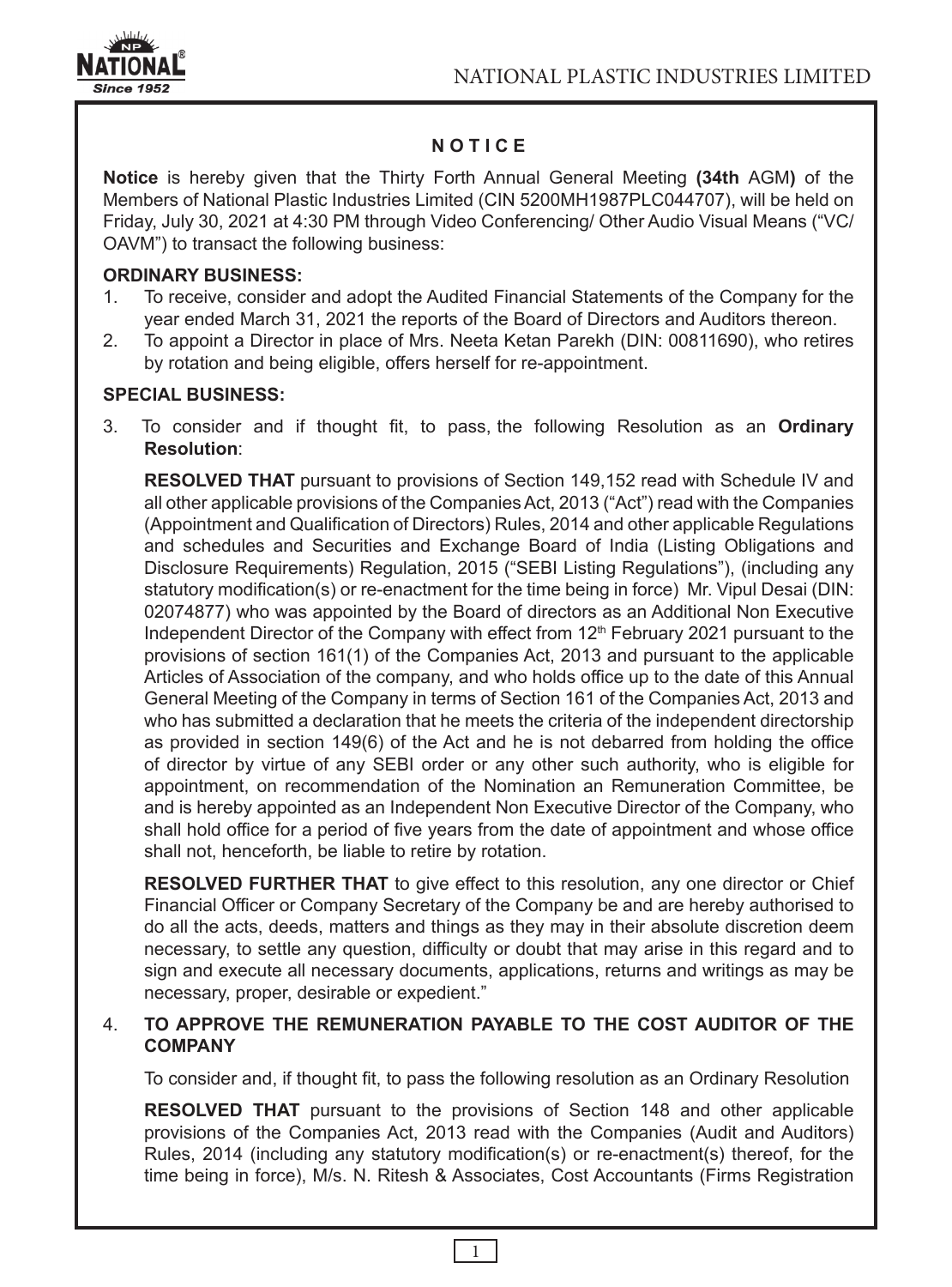

No. R100675) appointed by the Board of Directors as Cost Auditors of the Company to conduct audit of cost records of the Company for the financial year 2021-2022 be paid a remuneration of Rs. 75,000/- (Rupees Seventy Five Thousand only)

**RESOLVED FURTHER THAT** the Board of Directors of the Company be and is hereby authorized to do all acts and take all such steps as may be necessary, proper or expedient to give effect to this resolution."

> **By the order of Board of Directors For National Plastic Industries Limited Sd/- Paresh Vinod Parekh Chairman (DIN: 00432673)**

**Date: 10th June 2021 Place: Mumbai**

### **Registered Office:**

Office No. 213,214 & 215, 2<sup>nd</sup> Floor, Hubtown Solaris, N. S. Phadke Marg, Andheri (East), Mumbai – 400069. Tel: +91 22 67669999, fax: +91 22 67669998, Email: investor@nationalplastic.com Website: www.nationalplastic.com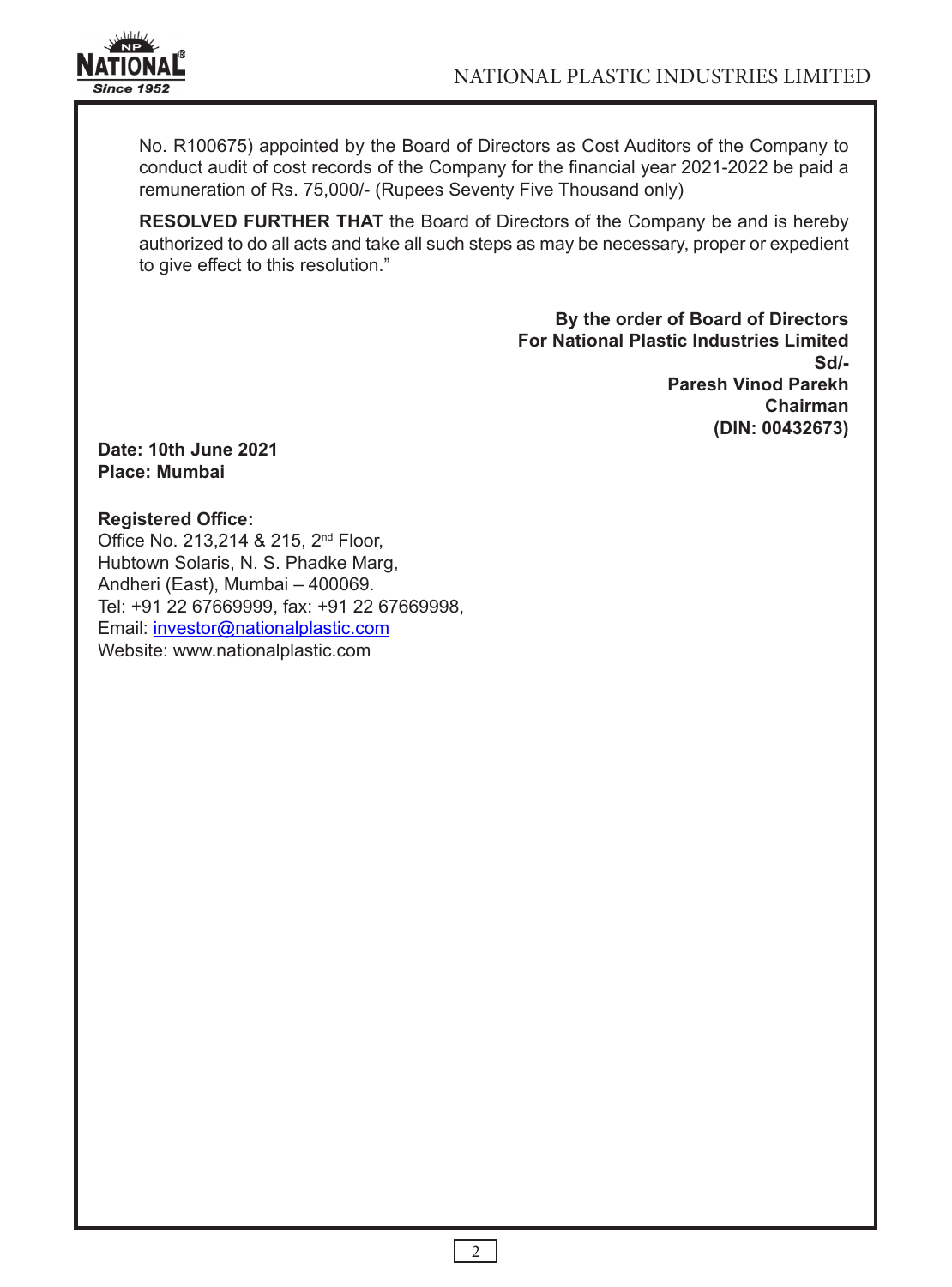

## **NOTES** :

- 1. The Explanatory Statement pursuant to the provisions of Section 102 of the Companies Act, 2013 in respect of the business at item No. 3 and 4 above is annexed hereto and forms as a part of the notice.
- 2. Since the meeting is held through VC/OAVM, no proxy allowed as per MCA circular, mention specifically that proxy is not allowed
- 3. Corporate Members intending to send their authorized representatives to attend the meeting are requested to send a certified copy of the Board Resolution authorizing their representative to attend and vote on their behalf at the meeting.
- 4. The Annual Report will also be available on the website of the Company at www. nationalplastic.com in the Investors section.
- 5. The Register of Members and the Share Transfer Books shall remain closed from Saturday, 24th July 2021 to Friday, 30th July 2021 (both days inclusive), for the purpose of Annual General Meeting (AGM) of the Company.

### General instructions for accessing and participating in the 34<sup>th</sup> AGM through VC/OAVM **Facility and voting through electronic means including remote e-Voting**

- 1 As you are aware, in view of the situation arising due to COVID-19 global pandemic, the general meetings of the companies shall be conducted as per the guidelines issued by the Ministry of Corporate Affairs (MCA) vide Circular No. 14/2020 dated April 8, 2020, Circular No.17/2020 dated April 13, 2020 and Circular No. 20/2020 dated May 05, 2020. The forthcoming AGM will thus be held through video conferencing (VC) or other audio visual means (OAVM). Hence, Members can attend and participate in the ensuing AGM through VC/OAVM, and the deemed venue for the 34th AGM shall be the registered office of the Company.
- 2. Pursuant to the provisions of Section 108 of the Companies Act, 2013 read with Rule 20 of the Companies (Management and Administration) Rules, 2014 (as amended) and Regulation 44 of SEBI (Listing Obligations & Disclosure Requirements) Regulations 2015 (as amended), and MCA Circulars dated April 08, 2020, April 13, 2020 and May 05, 2020 the Company is providing facility of remote e-voting to its Members in respect of the business to be transacted at the AGM. For this purpose, the Company has entered into an agreement with Central Depository Services (India) Limited (CDSL) for facilitating voting through electronic means, as the authorized e-Voting's agency. The facility of casting votes by a member using remote e-voting as well as the e-voting system on the date of the AGM will be provided by CDSL.
- 3. The Members can join the AGM in the VC/OAVM mode 15 minutes before and after the scheduled time of the commencement of the Meeting by following the procedure mentioned in the Notice. The facility of participation at the AGM through VC/OAVM will be made available to at least 1000 members on first come first served basis. This will not include large Shareholders (Shareholders holding 2% or more shareholding), Promoters, Institutional Investors, Directors, Key Managerial Personnel, the Chairpersons of the Audit Committee, Nomination and Remuneration Committee and Stakeholders Relationship Committee, Auditors etc. who are allowed to attend the AGM without restriction on account of first come first served basis.
- 4. The attendance of the Members attending the AGM through VC/OAVM will be counted for the purpose of ascertaining the quorum under Section 103 of the Companies Act, 2013.
- 5. Pursuant to MCA Circular No. 14/2020 dated April 08, 2020, the facility to appoint proxy to attend and cast vote for the members is not available for this AGM. However, in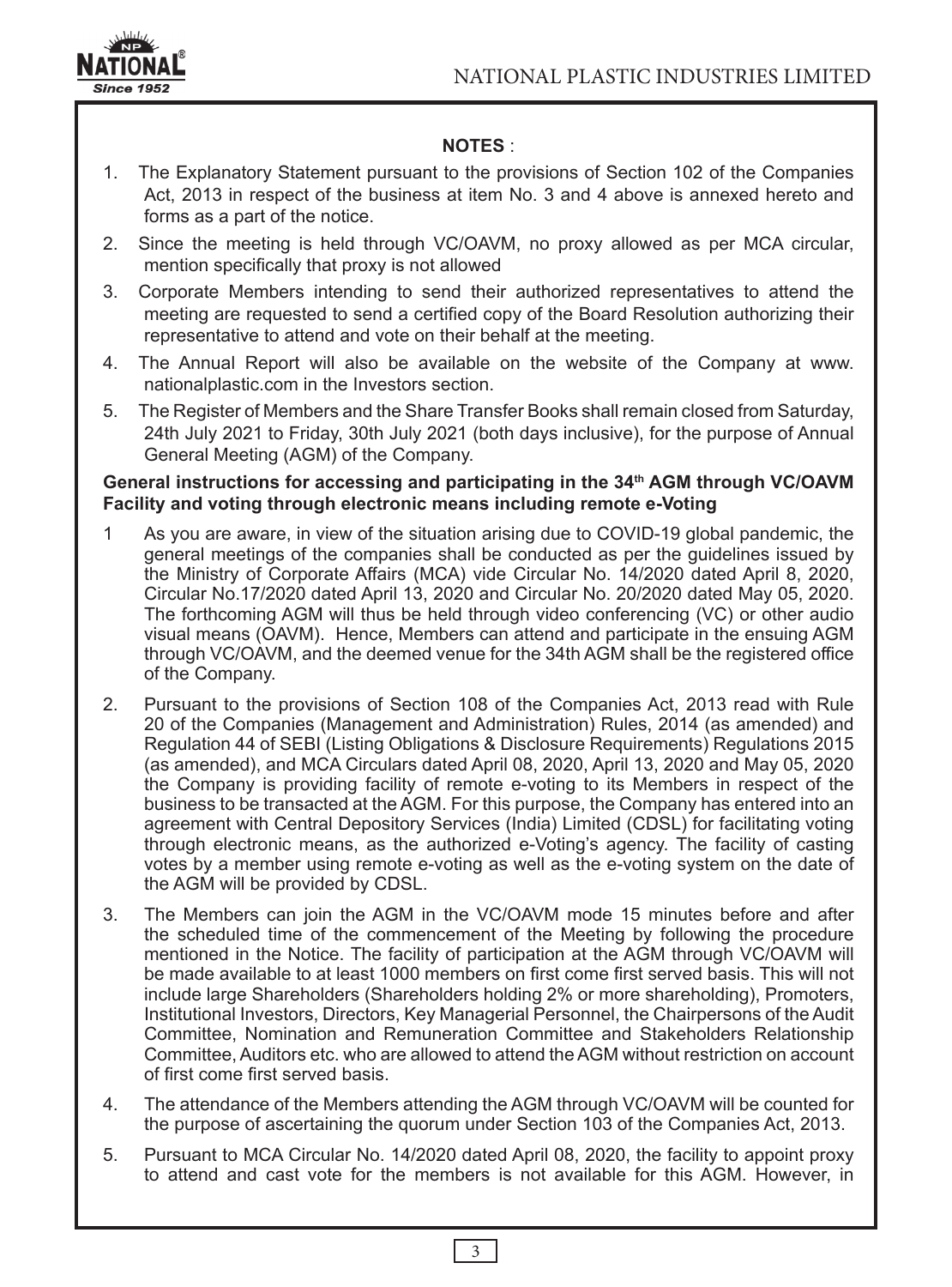

pursuance of Section 112 and Section 113 of the Companies Act, 2013, representatives of the members such as the President of India or the Governor of a State or body corporate can attend the AGM through VC/OAVM and cast their votes through e-voting.

- 6. In line with the Ministry of Corporate Affairs (MCA) Circular No. 17/2020 dated April 13, 2020, the Notice along with explanatory statement calling the AGM has been uploaded on the website of the Company at www.nationalplastic.com. The Notice can also be accessed from the websites of the Stock Exchange i.e. BSE Limited at www.bseindia. com. The AGM Notice is also disseminated on the website of CDSL (agency for providing the Remote e-Voting facility and e-voting system during the AGM) i.e. www.evotingindia. com.
- 7. The AGM has been convened through VC/OAVM in compliance with applicable provisions of the Companies Act, 2013 read with MCA Circular No. 14/2020 dated April 8, 2020 and MCA Circular No. 17/2020 dated April 13, 2020 and MCA Circular No. 20/2020 dated May 05, 2020.
- 8. In continuation of this Ministry's General Circular No. 20/2020, dated 05th May, 2020 and after due examination, it has been decided to allow companies whose AGMs were due to be held in the year 2020, or become due in the year 2021, to conduct their AGMs on or before 31.12.2021, in accordance with the requirements provided in paragraphs 3 and 4 of the General Circular No. 20/2020 as per MCA circular no. 02/2021 dated January,13,2021.

### **THE INTRUCTIONS FOR SHAREHOLDRES FOR REMOTE E-VOTING ARE AS UNDER:**

- ((i) The voting period begins on 27th July 2021 (9:00 A.M.) and ends on 29th July 2021 (5:00 P.M.). During this period shareholders' of the Company, holding shares either in physical form or in dematerialized form, as on the cut-off date (record date) of 23rd July, 2021 may cast their vote electronically. The e-voting module shall be disabled by CDSL for voting thereafter.
- (ii) Shareholders who have already voted prior to the meeting date would not be entitled to vote at the meeting venue.
- (iii) Pursuant to SEBI Circular No. SEBI/HO/CFD/CMD/CIR/P/2020/242 dated 09.12.2020, under Regulation 44 of Securities and Exchange Board of India (Listing Obligations and Disclosure Requirements) Regulations, 2015, listed entities are required to provide remote e-voting facility to its shareholders, in respect of all shareholders' resolutions. However, it has been observed that the participation by the public non-institutional shareholders/retail shareholders is at a negligible level.

Currently, there are multiple e-voting service providers (ESPs) providing e-voting facility to listed entities in India. This necessitates registration on various ESPs and maintenance of multiple user IDs and passwords by the shareholders.

In order to increase the efficiency of the voting process, pursuant to a public consultation, it has been decided to enable e-voting to all the demat account holders, by way of a single login credential, through their demat accounts/ websites of Depositories/ Depository Participants. Demat account holders would be able to cast their vote without having to register again with the ESPs, thereby, not only facilitating seamless authentication but also enhancing ease and convenience of participating in e-voting process.

(iv) In terms of SEBI circular no. SEBI/HO/CFD/CMD/CIR/P/2020/242 dated December 9, 2020 on e-Voting facility provided by Listed Companies, Individual shareholders holding securities in demat mode are allowed to vote through their demat account maintained with Depositories and Depository Participants. Shareholders are advised to update their mobile number and email Id in their demat accounts in order to access e-Voting facility.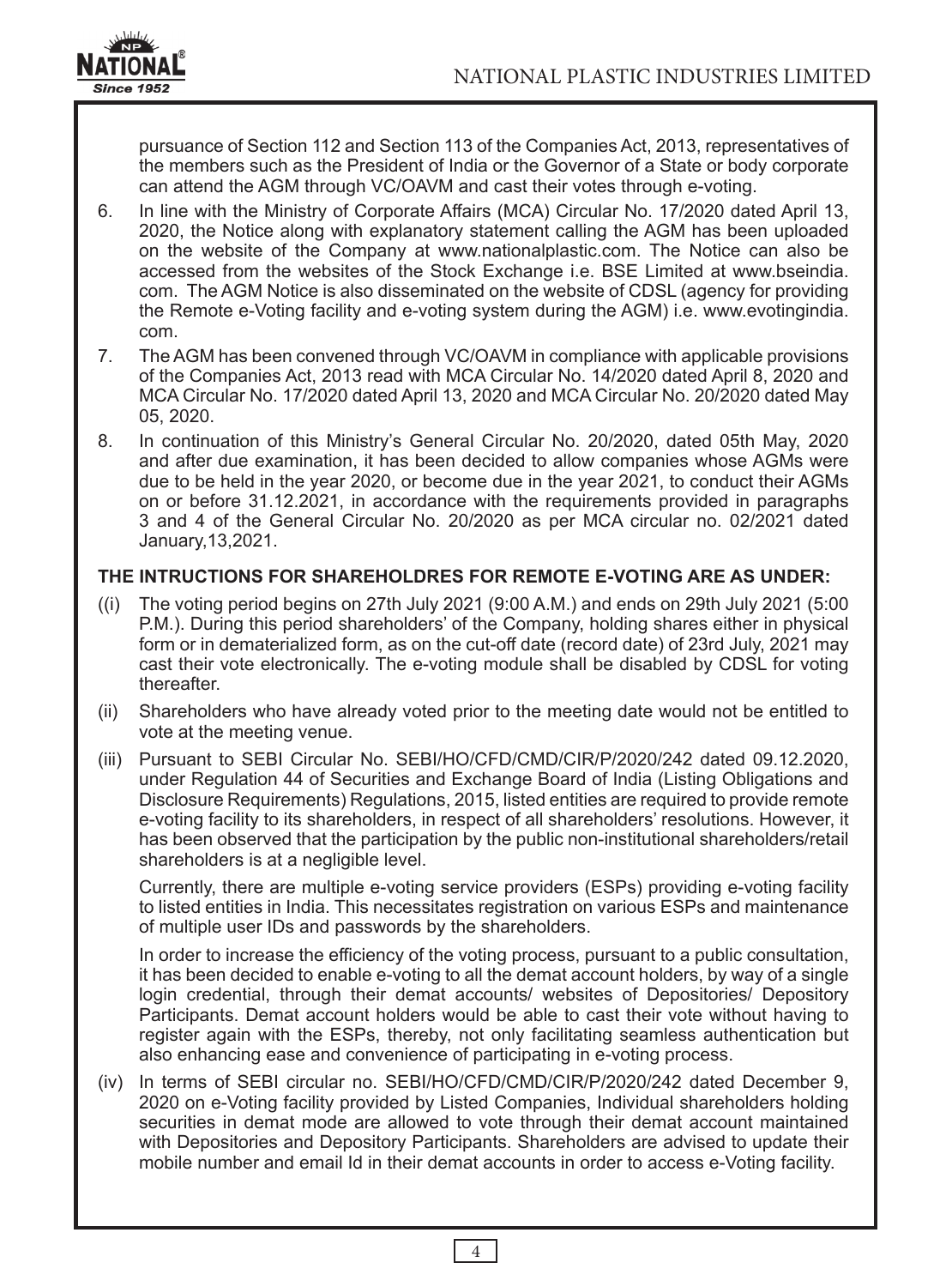

Pursuant to above-said SEBI Circular, Login method for e-Voting and joining virtual meetings for Individual shareholders holding securities in Demat mode CDSL/NSDL is given below:

| <b>Type of</b><br>shareholders                                                    | <b>Login Method</b>                                                                                                                                                                                                                                                                                                                                                                                                                                                                                                                                                                                                                                                                                                                                                                                                                                                                                                                                                                                                                                                                                                                                                                                                                                                                                                                                                                                                                                                                                                                                                                                                                                                                                                                                                                                                                     |
|-----------------------------------------------------------------------------------|-----------------------------------------------------------------------------------------------------------------------------------------------------------------------------------------------------------------------------------------------------------------------------------------------------------------------------------------------------------------------------------------------------------------------------------------------------------------------------------------------------------------------------------------------------------------------------------------------------------------------------------------------------------------------------------------------------------------------------------------------------------------------------------------------------------------------------------------------------------------------------------------------------------------------------------------------------------------------------------------------------------------------------------------------------------------------------------------------------------------------------------------------------------------------------------------------------------------------------------------------------------------------------------------------------------------------------------------------------------------------------------------------------------------------------------------------------------------------------------------------------------------------------------------------------------------------------------------------------------------------------------------------------------------------------------------------------------------------------------------------------------------------------------------------------------------------------------------|
| Individual<br>Shareholders<br>holding<br>securities in<br>Demat mode<br>with CDSL | 1) Users who have opted for CDSL Easi / Easiest facility, can login<br>through their existing user id and password. Option will be made<br>available to reach e-Voting page without any further authentication.<br>The URL for users to login to Easi / Easiest are https://web.cdslindia.<br>com/myeasi/home/login or visit www.cdslindia.com and click on<br>Login icon and select New System Myeasi.<br>2) After successful login the Easi / Easiest user will be able to see<br>the e-Voting option for eligible companieswhere the evoting is in<br>progress as per the information provided by company. On clicking<br>the evoting option, the user will be able to see e-Voting page of the<br>e-Voting service provider for casting your vote during the remote<br>e-Voting period or joining virtual meeting & voting during the meeting.<br>Additionally, there is also links provided to access the system of all<br>e-Voting Service Providers i.e. CDSL/NSDL/KARVY/LINKINTIME,<br>so that the user can visit the e-Voting service providers' website<br>directly.<br>3) If the user is not registered for Easi/Easiest, option to register<br>available<br>https://web.cdslindia.com/myeasi/Registration/<br>at<br>is<br>EasiRegistration<br>4) Alternatively, the user can directly access e-Voting page by providing<br>Demat Account Number and PAN No. from a e-Voting link available<br>on www.cdslindia.com home page or click on https://evoting.<br>cdslindia.com/Evoting/EvotingLoginThe system will authenticate the<br>user by sending OTP on registered Mobile & Email as recorded in<br>the Demat Account. After successful authentication, user will be able<br>to see the e-Voting optionwhere the evoting is in progress and also<br>able to directly access the system of all e-Voting Service Providers. |
| Individual<br>Shareholders<br>holding<br>securities in<br>demat mode<br>with NSDL | 1) If you are already registered for NSDL IDeAS facility, please visit<br>the e-Services website of NSDL. Open web browser by typing the<br>following URL: https://eservices.nsdl.com either on a Personal<br>Computer or on a mobile. Once the home page of e-Services is<br>launched, click on the "Beneficial Owner" icon under "Login" which<br>is available under 'IDeAS' section. A new screen will open. You<br>will have to enter your User ID and Password. After successful<br>authentication, you will be able to see e-Voting services. Click on<br>"Access to e-Voting" under e-Voting services and you will be able<br>to see e-Voting page. Click on company name or e-Voting service<br>provider name and you will be re-directed to e-Voting service<br>provider website for casting your vote during the remote e-Voting<br>period or joining virtual meeting & voting during the meeting.                                                                                                                                                                                                                                                                                                                                                                                                                                                                                                                                                                                                                                                                                                                                                                                                                                                                                                                            |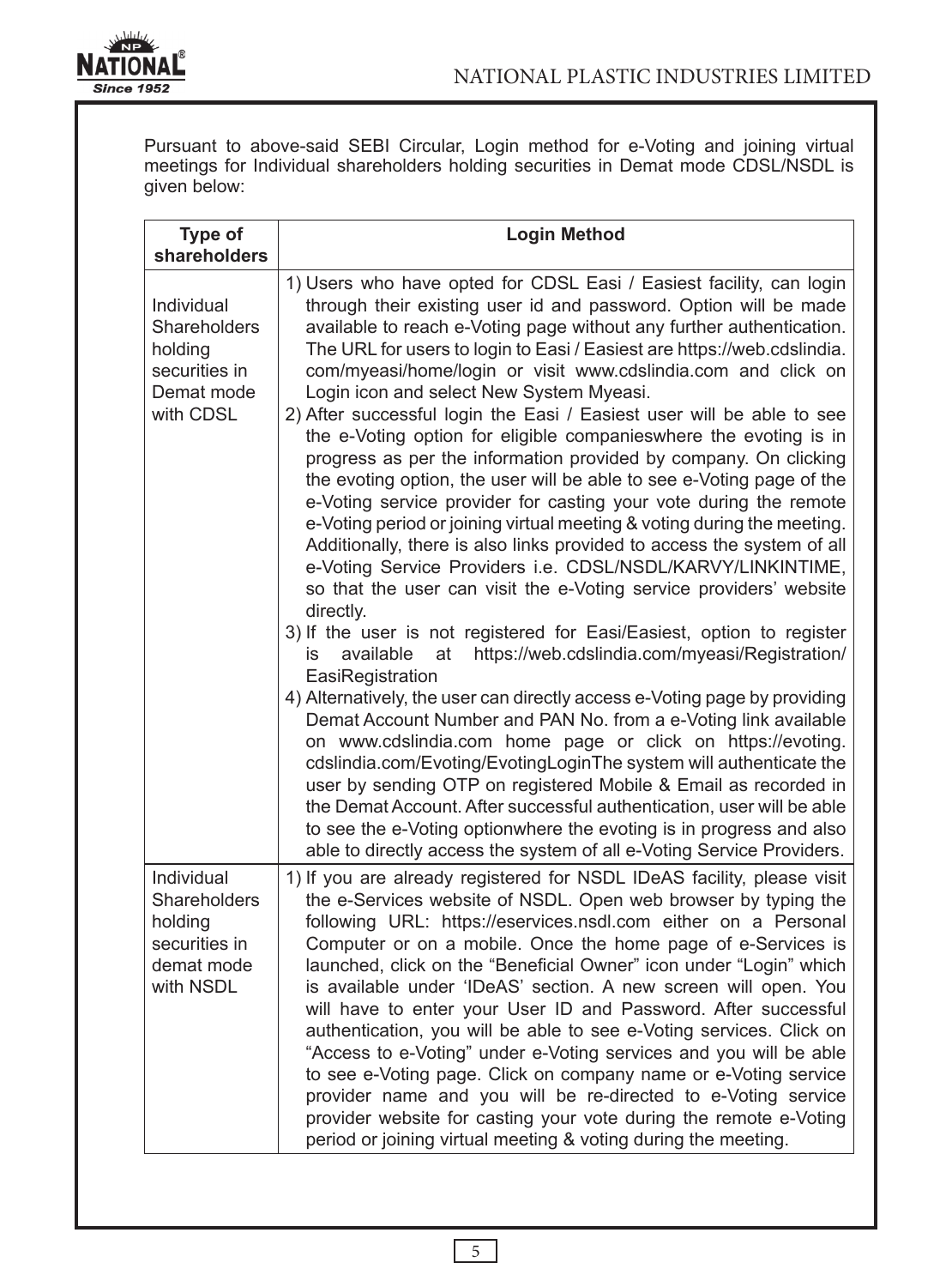

|                                                                                                                                | 2) If the user is not registered for IDeAS e-Services, option to register<br>is available at https://eservices.nsdl.com. Select "Register Online<br>for IDeAS "Portal or click at https://eservices.nsdl.com/SecureWeb/<br>IdeasDirectReg.jsp<br>3) Visit the e-Voting website of NSDL. Open web browser by typing the<br>following URL: https://www.evoting.nsdl.com/ either on a Personal<br>Computer or on a mobile. Once the home page of e-Voting system<br>is launched, click on the icon "Login" which is available under<br>'Shareholder/Member' section. A new screen will open. You will have<br>to enter your User ID (i.e. your sixteen digit demat account number<br>hold with NSDL), Password/OTP and a Verification Code as shown<br>on the screen. After successful authentication, you will be redirected<br>to NSDL Depository site wherein you can see e-Voting page. Click<br>on company name or e-Voting service provider name and you will be<br>redirected to e-Voting service provider website for casting your vote |
|--------------------------------------------------------------------------------------------------------------------------------|----------------------------------------------------------------------------------------------------------------------------------------------------------------------------------------------------------------------------------------------------------------------------------------------------------------------------------------------------------------------------------------------------------------------------------------------------------------------------------------------------------------------------------------------------------------------------------------------------------------------------------------------------------------------------------------------------------------------------------------------------------------------------------------------------------------------------------------------------------------------------------------------------------------------------------------------------------------------------------------------------------------------------------------------|
| Individual                                                                                                                     | during the remote e-Voting period or joining virtual meeting & voting<br>during the meeting<br>You can also login using the login credentials of your demat account                                                                                                                                                                                                                                                                                                                                                                                                                                                                                                                                                                                                                                                                                                                                                                                                                                                                          |
| Shareholders<br>(holding<br>securities<br>in demat<br>mode) login<br>through their<br><b>Depository</b><br><b>Participants</b> | through your Depository Participant registered with NSDL/CDSL for<br>e-Voting facility. After Successful login, you will be able to see e-Voting<br>option. Once you click on e-Voting option, you will be redirected to<br>NSDL/CDSL Depository site after successful authentication, wherein<br>you can see e-Voting feature. Click on company name or e-Voting<br>service provider name and you will be redirected to e-Voting service<br>provider website for casting your vote during the remote e-Voting<br>period or joining virtual meeting & voting during the meeting.                                                                                                                                                                                                                                                                                                                                                                                                                                                             |

**Important note**: Members who are unable to retrieve User ID/ Password are advised to use Forget User ID and Forget Password option available at abovementioned website.

**Helpdesk for Individual Shareholders holding securities in demat mode for any technical issues related to login through Depository i.e. CDSL and NSDL**

| Login type                                                                      | <b>Helpdesk details</b>                                                                                                                                                             |
|---------------------------------------------------------------------------------|-------------------------------------------------------------------------------------------------------------------------------------------------------------------------------------|
| Individual Shareholders holding<br>securities in Demat mode with<br><b>CDSL</b> | Members facing any technical issue in login can<br>contact CDSL helpdesk by sending a request at<br>helpdesk.evoting@cdslindia.comor contact at<br>022-23058738 and 22-23058542-43. |
| Individual Shareholders holding<br>securities in Demat mode with<br><b>NSDL</b> | Members facing any technical issue in login can<br>contact NSDL helpdesk by sending a request at<br>evoting@nsdl.co.in or call at toll free no.: 1800<br>1020 990 and 1800 22 44 30 |

(v) Login method for e-Voting and joining virtual meetings for Physical shareholders and shareholders other than individual holding in Demat form.

- 1) The shareholders should log on to the e-voting website www.evotingindia.com.
- 2) Click on "Shareholders" module.
- 3) Now enter your User ID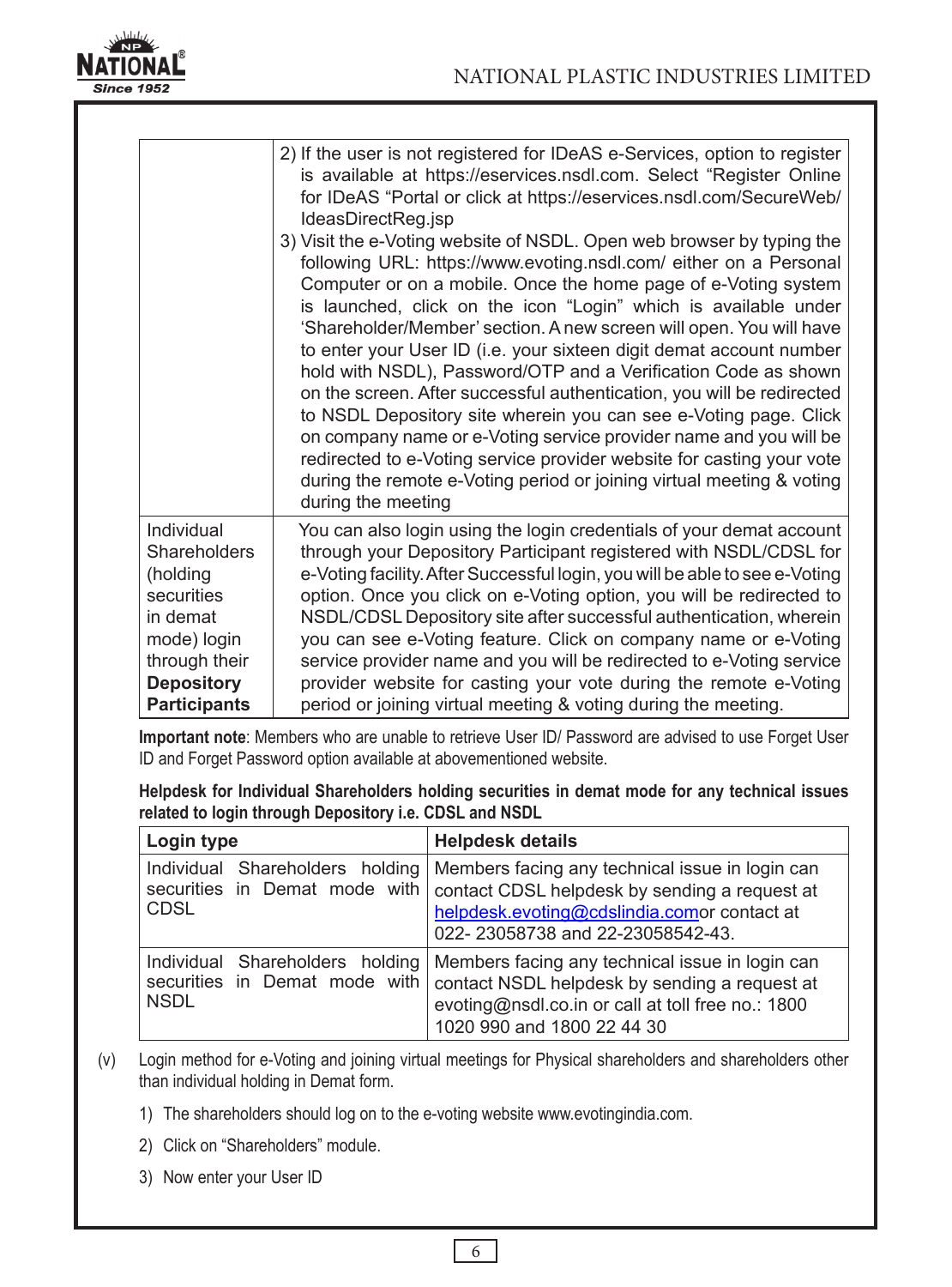

- a. For CDSL: 16 digits beneficiary ID,
- b. For NSDL: 8 Character DP ID followed by 8 Digits Client ID,
- c. Shareholders holding shares in Physical Form should enter Folio Number registered with the Company.
- 4) Next enter the Image Verification as displayed and Click on Login.
- 5) If you are holding shares in demat form and had logged on to www.evotingindia.com and voted on an earlier e-voting of any company, then your existing password is to be used.
- 6) If you are a first-time user follow the steps given below:

|                                                              | For Physical shareholders and other than individual shareholders<br>holding shares in Demat.                                                                                                                                                                                                                                            |
|--------------------------------------------------------------|-----------------------------------------------------------------------------------------------------------------------------------------------------------------------------------------------------------------------------------------------------------------------------------------------------------------------------------------|
| <b>PAN</b>                                                   | Enter your 10 digit alpha-numeric *PAN issued by Income Tax Department<br>(Applicable for both demat shareholders as well as physical shareholders)<br>. Shareholders who have not updated their PAN with the Company/<br>Depository Participant are requested to use the sequence number sent<br>by Company/RTA or contact Company/RTA |
| Dividend Bank<br>Details<br><b>OR</b> Date of<br>Birth (DOB) | Enter the Dividend Bank Details or Date of Birth (in dd/mm/yyyy format) as<br>recorded in your demat account or in the company records in order to<br>login.<br>If both the details are not recorded with the depository or company, please<br>enter the member id / folio number in the Dividend Bank details field.                   |

- (vi) After entering these details appropriately, click on "SUBMIT" tab.
- (vii) Shareholders holding shares in physical form will then directly reach the Company selection screen. However, shareholders holding shares in demat form will now reach 'Password Creation' menu wherein they are required to mandatorily enter their login password in the new password field. Kindly note that this password is to be also used by the demat holders for voting for resolutions of any other company on which they are eligible to vote, provided that company opts for e-voting through CDSL platform. It is strongly recommended not to share your password with any other person and take utmost care to keep your password confidential.
- (viii) For shareholders holding shares in physical form, the details can be used only for e-voting on the resolutions contained in this Notice.
- (ix) Click on the EVSN for the NATIONAL PALSTIC INDUSTRIES LIMITED on which you choose to vote.
- (x) On the voting page, you will see "RESOLUTION DESCRIPTION" and against the same the option "YES/ NO" for voting. Select the option YES or NO as desired. The option YES implies that you assent to the Resolution and option NO implies that you dissent to the Resolution.
- (xi) Click on the "RESOLUTIONS FILE LINK" if you wish to view the entire Resolution details.
- (xii) After selecting the resolution, you have decided to vote on, click on "SUBMIT". A confirmation box will be displayed. If you wish to confirm your vote, click on "OK", else to change your vote, click on "CANCEL" and accordingly modify your vote.
- (xiii) Once you "CONFIRM" your vote on the resolution, you will not be allowed to modify your vote.
- (xiv) You can also take a print of the votes cast by clicking on "Click here to print" option on the Voting page.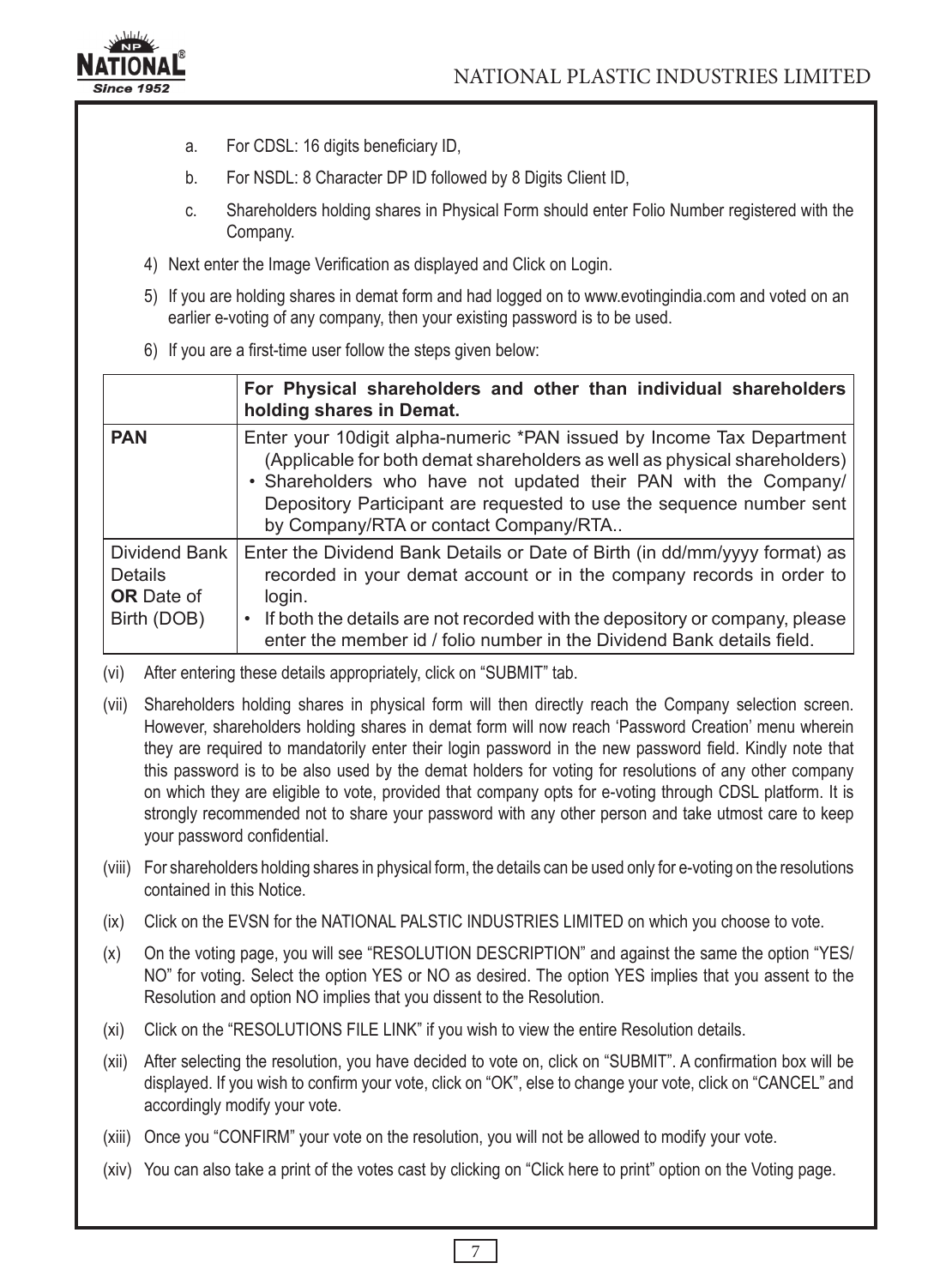

- (xv) If a demat account holder has forgotten the login password then Enter the User ID and the image verification code and click on Forgot Password & enter the details as prompted by the system.
- (xvi) **Additional Facility for Non Individual Shareholders and Custodians –For Remote Voting only.**
	- Non-Individual shareholders (i.e. other than Individuals, HUF, NRI etc.) and Custodians are required to log on to www.evotingindia.com and register themselves in the "Corporates" module.
	- A scanned copy of the Registration Form bearing the stamp and sign of the entity should be emailed to helpdesk.evoting@cdslindia.com.
	- After receiving the login details a Compliance User should be created using the admin login and password. The Compliance User would be able to link the account(s) for which they wish to vote on.
	- The list of accounts linked in the login should be mailed to helpdesk.evoting@ cdslindia.com and on approval of the accounts they would be able to cast their vote.
	- A scanned copy of the Board Resolution and Power of Attorney (POA) which they have issued in favour of the Custodian, if any, should be uploaded in PDF format in the system for the scrutinizer to verify the same.
	- Alternatively Non Individual shareholders are required to send the relevant Board Resolution/ Authority letter etc. together with attested specimen signature of the duly authorized signatory who are authorized to vote, to the Scrutinizer and to the Company at the email address investor@nationalpastic.com, if they have voted from individual tab & not uploaded same in the CDSL e-voting system for the scrutinizer to verify the same.

### **INSTRUCTIONS FOR SHAREHOLDERS ATTENDING THE AGM THROUGH VC/OAVM ARE AS UNDER:**

- 1. The procedure for attending meeting & e-Voting on the day of the AGM is same as the instructions mentioned above for e-voting.
- 2. The link for VC/OAVM to attend meeting will be available where the EVSN of Company will be displayed after successful login as per the instructions mentioned above for e-voting.
- 3. Shareholders who have voted through Remote e-Voting will be eligible to attend the meeting. However, they will not be eligible to vote at the AGM.
- 4. Shareholders are encouraged to join the Meeting through Laptops / IPads for better experience.
- 5. Further shareholders will be required to allow Camera and use Internet with a good speed to avoid any disturbance during the meeting.
- 6. Please note that Participants Connecting from Mobile Devices or Tablets or through Laptop connecting via Mobile Hotspot may experience Audio/Video loss due to Fluctuation in their respective network. It is therefore recommended to use Stable Wi-Fi or LAN Connection to mitigate any kind of aforesaid glitches.
- 7. Shareholders who would like to express their views/ask questions during the meeting may register themselves as a speaker by sending their request in advance at least **10 days prior to meeting** mentioning their name, demat account number/folio number, email id,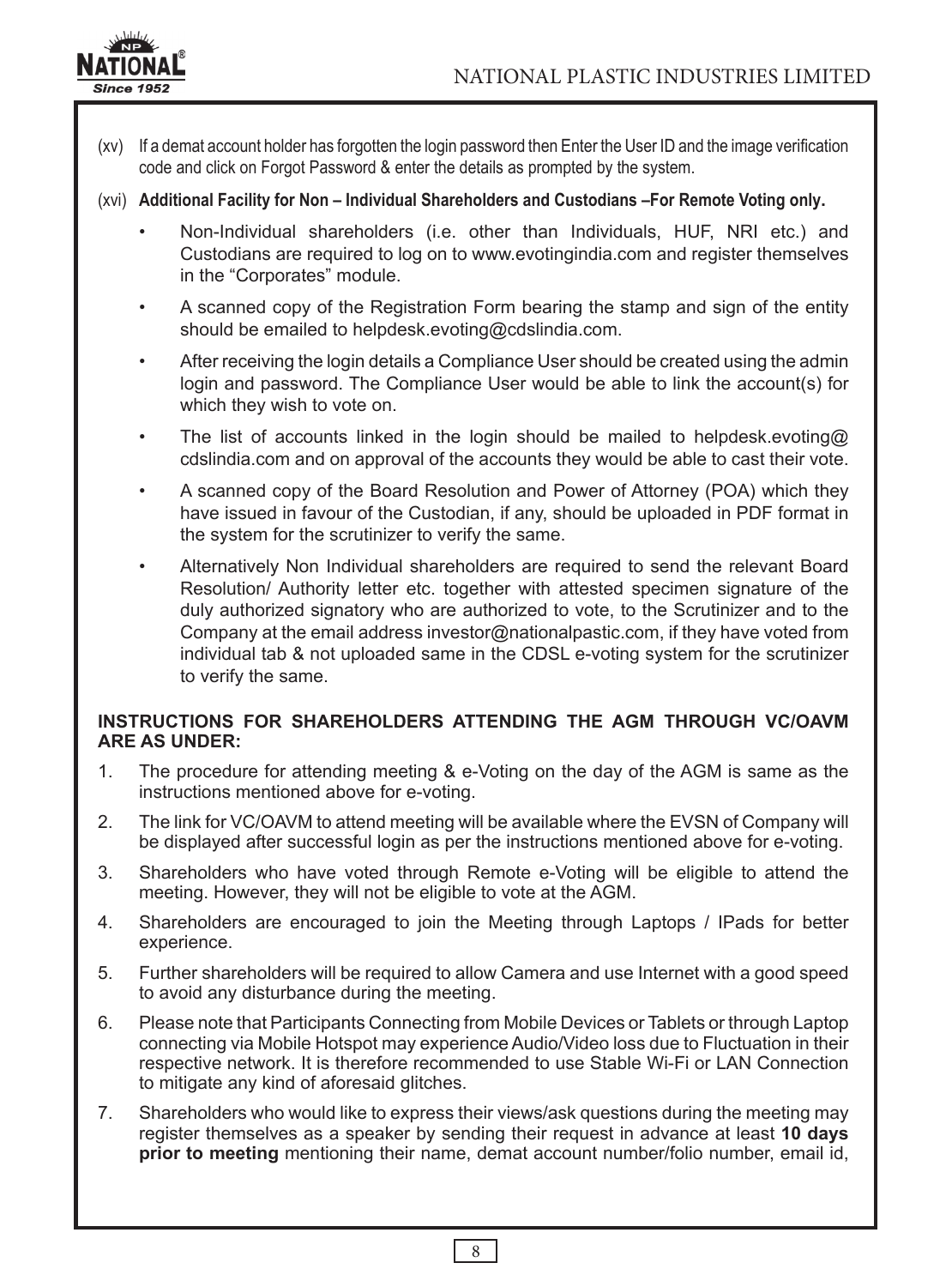

mobile number at (company email id). The shareholders who do not wish to speak during the AGM but have queries may send their queries in advance **7 days prior to meeting** mentioning their name, demat account number/folio number, email id, mobile number at (company email id). These queries will be replied to by the company suitably by email.

- 8. Those shareholders who have registered themselves as a speaker will only be allowed to express their views/ask questions during the meeting.
- 9. Only those shareholders, who are present in the AGM through VC/OAVM facility and have not casted their vote on the Resolutions through remote e-Voting and are otherwise not barred from doing so, shall be eligible to vote through e-Voting system available during the AGM.
- 10. If any Votes are cast by the shareholders through the e-voting available during the AGM and if the same shareholders have not participated in the meeting through VC/OAVM facility, then the votes cast by such shareholders shall be considered invalid as the facility of e-voting during the meeting is available only to the shareholders attending the meeting.

#### **PROCESS FOR THOSE SHAREHOLDERS WHOSE EMAIL/MOBILE NUMBER ARE NOT REGISTERED WITH THE COMPANY/DEPOSITORIES.**

- 1. For Physical shareholders- please provide necessary details like Folio No., Name of shareholder, scanned copy of the share certificate (front and back), PAN (self attested scanned copy of PAN card), AADHAR (self attested scanned copy of Aadhar Card) by email to Company/RTA email id.
- 2. For Demat shareholders -, Please update your email id & mobile no. with your respective Depository Participant (DP)
- 3. For Individual Demat shareholders Please update your email id & mobile no. with your respective Depository Participant (DP) which is mandatory while e-Voting & joining virtual meetings through Depository.

If you have any queries or issues regarding attending AGM & e-Voting from the CDSL e-Voting System, you can write an email to helpdesk.evoting@cdslindia.com or contact at 022-23058738 and 022-23058542/43.

All grievances connected with the facility for voting by electronic means may be addressed to Mr. Rakesh Dalvi, Sr. Manager, (CDSL, ) Central Depository Services (India) Limited, A Wing, 25th Floor, MarathonFuturex, Mafatlal Mill Compounds, N M Joshi Marg, Lower Parel (East), Mumbai - 400013 or send an email to helpdesk.evoting@cdslindia.com or call on 022-23058542/43.

- I. A member may participate in the AGM even after exercising his right to vote through remote e-voting but shall not be allowed to vote again at the AGM.
- II. A person, whose name is recorded in the register of members or in the register of beneficial owners maintained by the depositories as on the cut-off date only shall be entitled to avail the facility of remote e-voting or voting at the AGM through ballot paper.
- III. Mrs. Ragini Chokshi, Practicing Company Secretary (Membership No. 2390) of Ragini Chokshi & Co. has been appointed as the Scrutinizer for providing facility to the members of the Company to scrutinize the voting and remote e-voting process in a fair and transparent manner.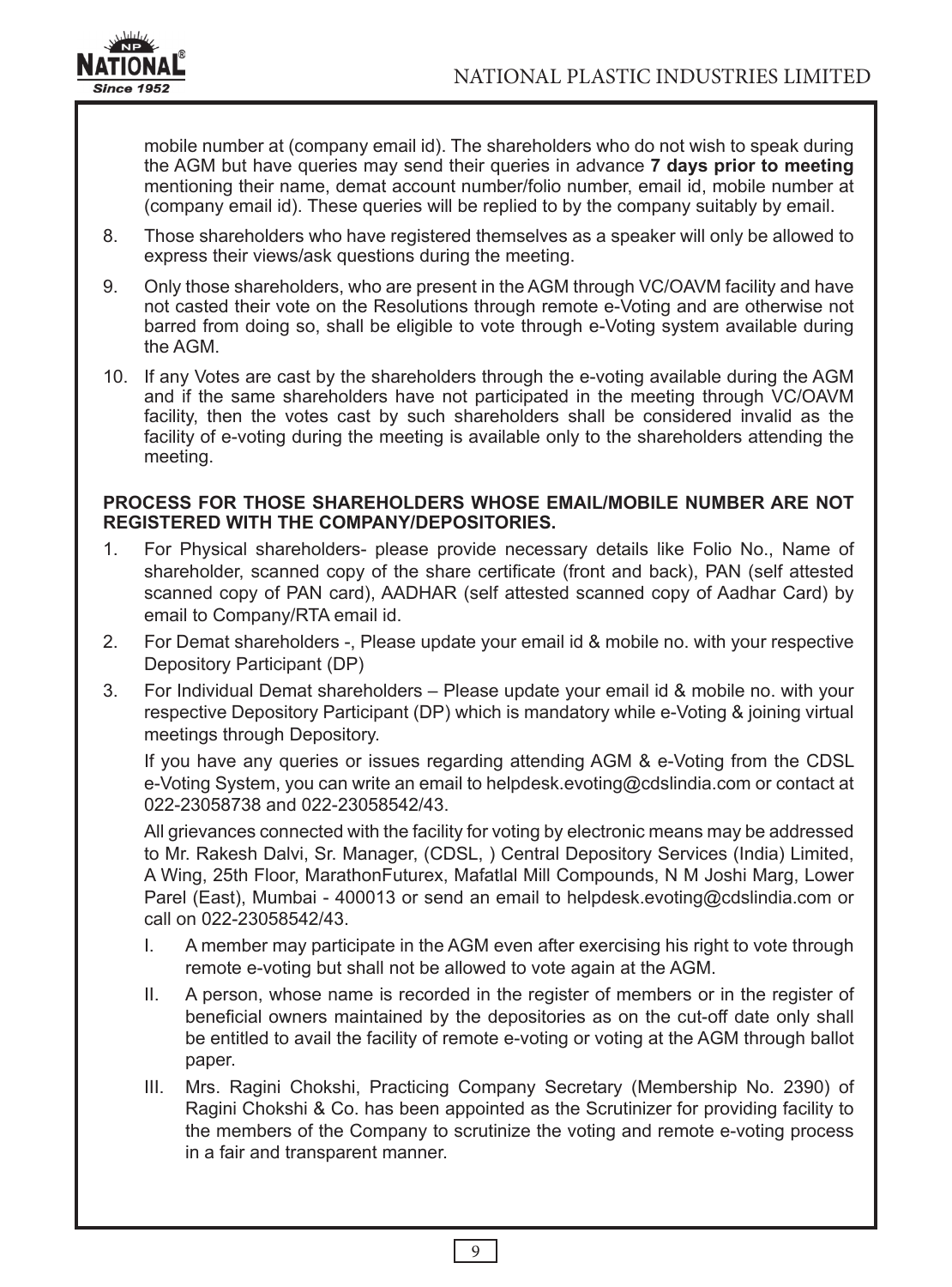

- IV. The Scrutinizer shall after the conclusion of voting at the general meeting, will first count the votes cast at the meeting and thereafter, unblock the votes cast through remote e-voting in the presence of at least two witnesses not in the employment of the Company and shall make, not later than three days of the conclusion of the AGM, a consolidated scrutinizer's report of the total votes cast in favour or against, if any, to the Chairman or a person authorized by him in writing, who shall countersign the same and declare the result of the voting forthwith.
- V. The Results declared along with the report of the Scrutinizer shall be placed on the website of the Company www.nationalplastic.com and on the website of CDSL immediately after the declaration of result by the Chairman or a person authorized by him in writing. The results shall also be immediately forwarded to the BSE Limited, Mumbai.
- VI. The voting rights of members shall be in proportion to their shares of the paid-up equity share capital of the company as on the cut-off date i.e. 23rd July, 2021.
- VII. Any person, who acquires shares of the Company and become member of the Company after dispatch of the notice and holding shares as of the cut-off date i.e. 23rd July, 2021, may obtain the login ID and password by sending a request investor@nationalplastic.com.
- 11. For transfer of shares held in Physical mode the transferee should submit along with the transfer documents copy of PAN Card for registration of transfer request.
- 12. The Securities and Exchange Board of India (SEBI) and Reserve Bank of India (RBI) have advised all listed companies to mandatorily use the Electronic Clearing Services (ECS) mandate facility wherever possible for payment of dividend to the Members. In view of this stipulation, the Company has implemented the ECS facility. Members holding shares in physical form are requested to provide the Company with ECS details for crediting the future dividend payment directly to their respective bank accounts. The Company shall be able to co-ordinate with the bankers only on receipt of necessary information. The Members holding shares in electronic form may instruct their DP's accordingly.
- 13. The Securities and Exchange Board of India (SEBI) has mandated the submission of Permanent Account Number (PAN) by every participant in securities market. Members holding shares in electronic form are, therefore, requested to submit their PAN to their Depository Participants with whom they are maintaining their demat accounts. Members holding shares in physical form can submit their PAN to the Company / Link Intime (India) Private Limited (RTA) C101, 247 Park, LBS Marg, Vikhroli West, Mumbai, Maharashtra-400083, Tel. No.: 022 –4918 6270, website: www.linkintime.co.in
- 14. Members holding shares in dematerialized form are requested to intimate all changes pertaining to their registered email id, bank details, NECS, Mandates, Nominations, power of attorney etc to their Depository Participants. Changes intimated to the Depository Participants will then be automatically reflected in the Company's records which will help the Company and its Registrar and Transfer Agents, M/s. Link Intime (India) Private Limited, to provide efficient and better service to the Members. Members holding shares in physical form are requested to advice such changes to the Company's Registrar and Transfer Agents, M/s. Link Intime (India) Private Limited.
- 15. Those members who have so far not encashed their dividend warrants for below mentioned financial years, may claim or approach the company or Registrar and Share Transfer Agents as mentioned above for the payment thereof, as the same will be transferred to Investor Education Protection Fund (IEPF) established pursuant to section 125(1) of the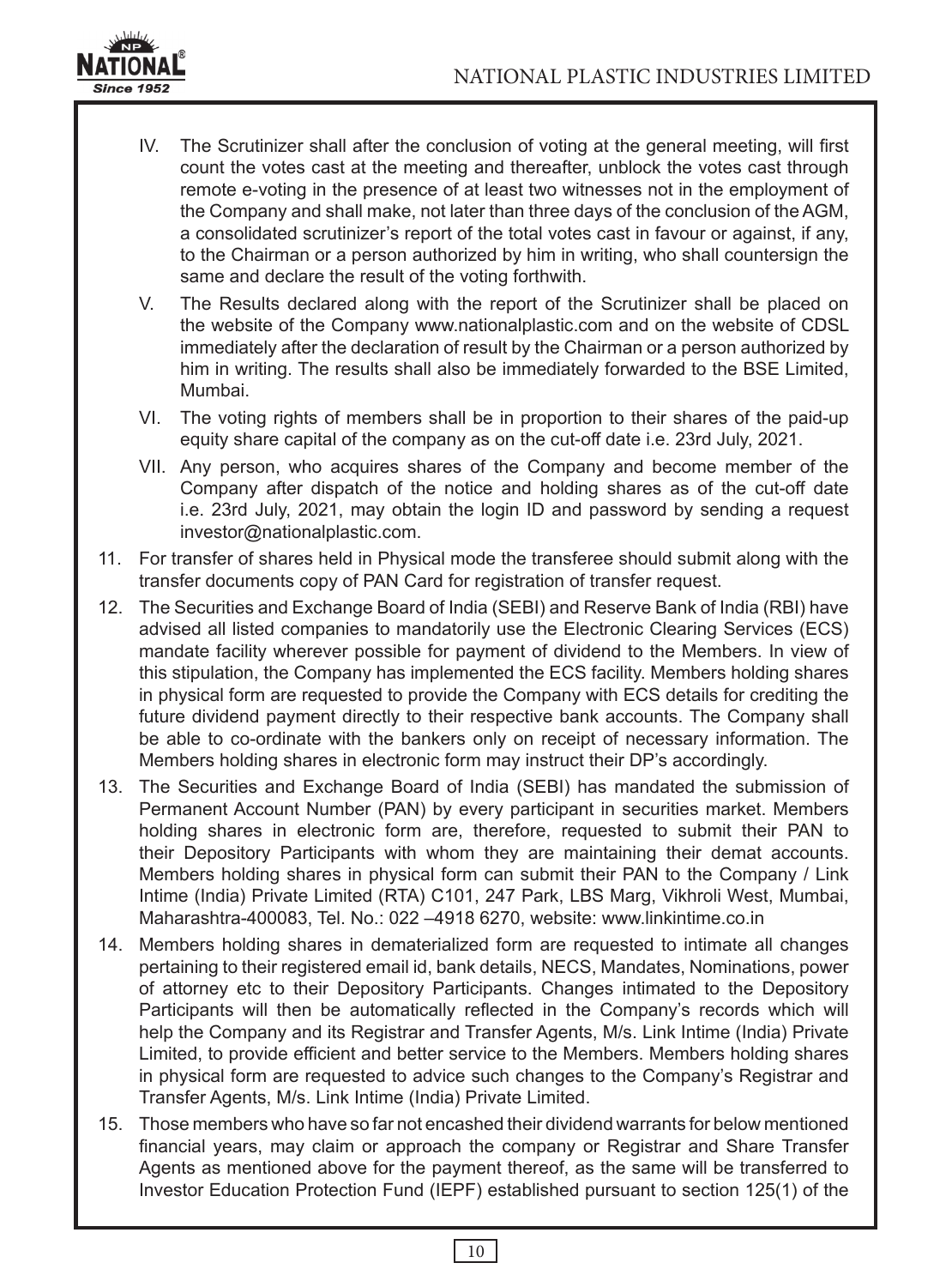

Companies Act, 2013 if a member does not claim amount for a consecutive period of seven years or more.

| <b>Financial Year ended</b> | Due Date of Transfer |  |
|-----------------------------|----------------------|--|
| 2014-15                     | November 05, 2022    |  |
| 2015-16                     | October 29, 2023     |  |
| 2016-17                     | October 29, 2024     |  |
| 2017-18                     | October 25, 2025     |  |
| 2018-19                     | October 27, 2026     |  |

• Non-Individual shareholders (i.e. other than Individuals, HUF, NRI etc.) and Custodians are required to log on to www.evotingindia.com and register themselves in the "Corporates" module.

- A scanned copy of the Registration Form bearing the stamp and sign of the entity should be emailed to helpdesk.evoting@cdslindia.com.
- After receiving the login details a Compliance User should be created using the admin login and password. The Compliance User would be able to link the account(s) for which they wish to vote on.
- The list of accounts linked in the login should be mailed to helpdesk.evoting@ cdslindia.com and on approval of the accounts they would be able to cast their vote.
- A scanned copy of the Board Resolution and Power of Attorney (POA) which they have issued in favour of the Custodian, if any, should be uploaded in PDF format in the system for the scrutinizer to verify the same.
- Alternatively Non Individual shareholders are required to send the relevant Board Resolution/ Authority letter etc. together with attested specimen signature of the duly authorized signatory who are authorized to vote, to the Scrutinizer and to the Company at the email address viz; cs@nationalplastic.com/investor@nationalplastic.com, if they have voted from individual tab & not uploaded same in the CDSL e-voting system for the scrutinizer to verify the same.

If you have any queries or issues regarding attending AGM & e-Voting from the e-Voting System, you may refer the Frequently Asked Questions ("FAQs") and e-voting manual available at www.evotingindia.com, under help section or write an email to helpdesk. evoting@cdslindia.com or contact Mr. Nitin Kunder (022-23058738 ) or Mr. Mehboob Lakhani (022-23058543) or Mr. Rakesh Dalvi (022-23058542).

- I. A member may participate in the AGM even after exercising his right to vote through remote e-voting but shall not be allowed to vote again at the AGM.
- II. A person, whose name is recorded in the register of members or in the register of beneficial owners maintained by the depositories as on the cut-off date only shall be entitled to avail the facility of remote e-voting or voting at the AGM through ballot paper.
- III. Mrs. Ragini Chokshi, Practicing Company Secretary (Membership No. 2390) of Ragini Chokshi & Co. has been appointed as the Scrutinizer for providing facility to the members of the Company to scrutinize the voting and remote e-voting process in a fair and transparent manner.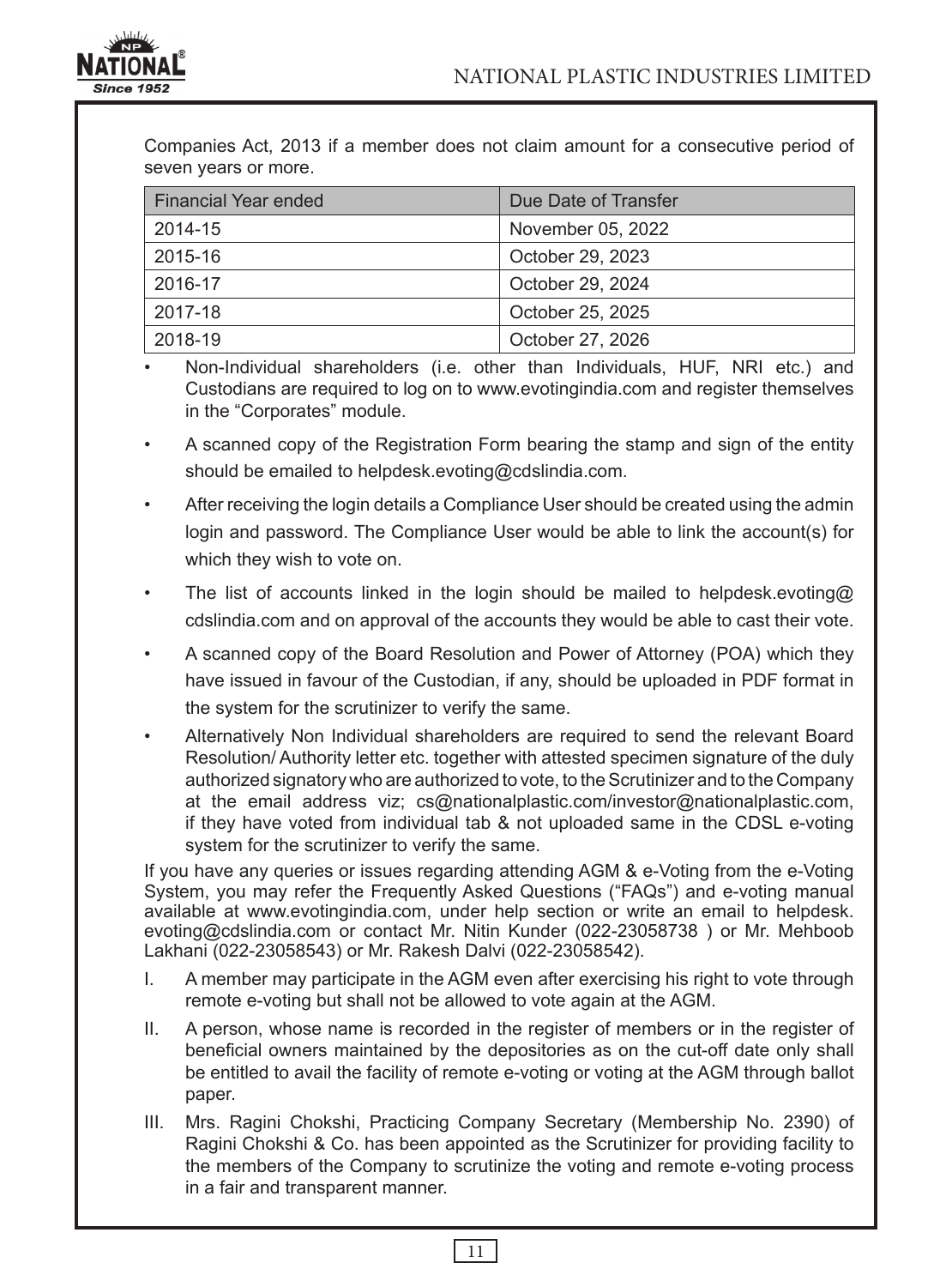

- IV. The Scrutinizer shall after the conclusion of voting at the general meeting, will first count the votes cast at the meeting and thereafter, unblock the votes cast through remote e-voting in the presence of at least two witnesses not in the employment of the Company and shall make, not later than three days of the conclusion of the AGM, a consolidated scrutinizer's report of the total votes cast in favour or against, if any, to the Chairman or a person authorized by him in writing, who shall countersign the same and declare the result of the voting forthwith.
- V. The Results declared alongwith the report of the Scrutinizer shall be placed on the website of the Company www.nationalplastic.com and on the website of CDSL immediately after the declaration of result by the Chairman or a person authorized by him in writing. The results shall also be immediately forwarded to the BSE Limited, Mumbai.
- VI. The voting rights of members shall be in proportion to their shares of the paid-up equity share capital of the company as on the cut-off date i.e September 11, 2020.
- VII. Any person, who acquires shares of the Company and become member of the Company after dispatch of the notice and holding shares as of the cut-off date i.e. September 11, 2020, may obtain the login ID and password by sending a request investor@nationalplastic.com.
- 7. For transfer of shares held in Physical mode the transferee should submit along with the transfer documents copy of PAN Card for registration of transfer request.
- 8. The Securities and Exchange Board of India (SEBI) and Reserve Bank of India (RBI) have advised all listed companies to mandatorily use the Electronic Clearing Services (ECS) mandate facility wherever possible for payment of dividend to the Members. In view of this stipulation, the Company has implemented the ECS facility. Members holding shares in physical form are requested to provide the Company with ECS details for crediting the future dividend payment directly to their respective bank accounts. The Company shall be able to co-ordinate with the bankers only on receipt of necessary information. The Members holding shares in electronic form may instruct their DP's accordingly.
- 9. The Securities and Exchange Board of India (SEBI) has mandated the submission of Permanent Account Number (PAN) by every participant in securities market. Members holding shares in electronic form are, therefore, requested to submit their PAN to their Depository Participants with whom they are maintaining their demat accounts. Members holding shares in physical form can submit their PAN to the Company / Sharex Dynamic (India) Private Limited (RTA) C101, 247 Park, LBS Marg, Vikhroli West,Mumbai,Maharashtra,400083, Tel. No.: 022 - 28515644/5606, website: www. sharexindia.com.
- 10. Members holding shares in dematerialized form are requested to intimate all changes pertaining to their registered email id, bank details, NECS, Mandates, Nominations, power of attorney etc to their Depository Participants. Changes intimated to the Depository Participants will then be automatically reflected in the Company's records which will help the Company and its Registrar and Transfer Agents, M/s. Sharex Dynamic (India) Private Limited, to provide efficient and better service to the Members. Members holding shares in physical form are requested to advice such changes to the Company's Registrar and Transfer Agents, M/s. Sharex Dynamic (India) Private Limited.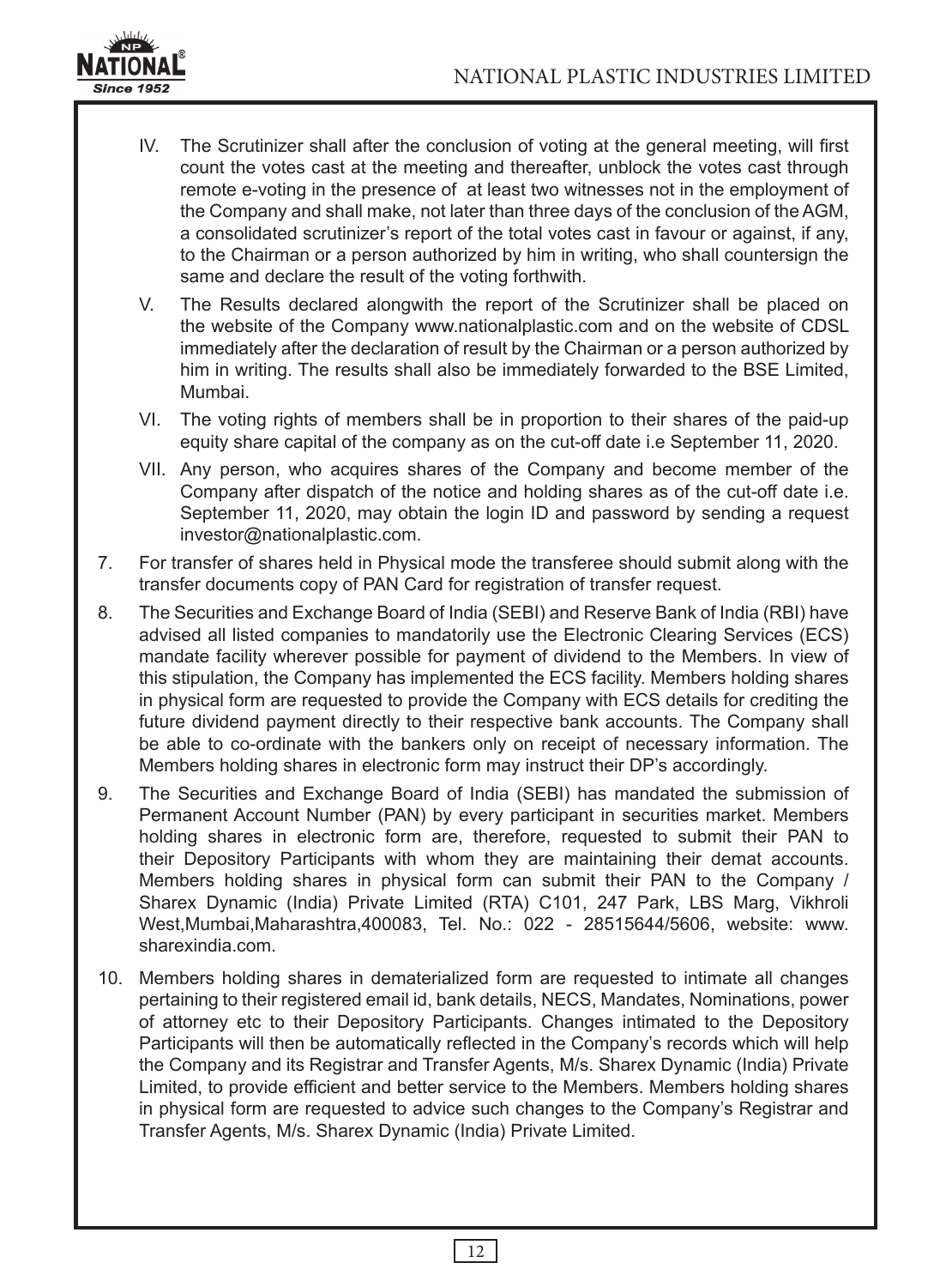

11. Those members who have so far not encashed their dividend warrants for below mentioned financial years, may claim or approach the company or Registrar and Share Transfer Agents as mentioned above for the payment thereof, as the same will be transferred to Investor Education Protection Fund (IEPF) established pursuant to section 125(1) of the Companies Act, 2013 if a member does not claim amount for a consecutive period of seven years or more.

| Financial Year ended | Due Date of Transfer |  |
|----------------------|----------------------|--|
| 2014-15              | November 05, 2022    |  |
| 2015-16              | October 29, 2023     |  |
| 2016-17              | October 29, 2024     |  |
| 2017-18              | October 25, 2025     |  |
| 2018-19              | October 27, 2026     |  |

In accordance with section 124(6) of the Act read with Rule 6 of Investor Education and Protection Fund Authority (Accounting, Audit, Transfer and Refund) Rules, 2016 as amended time to time, if a member does not claim the dividend amount for consecutive period of seven years or more, then the shares held by him/ her shall be transferred to Demat account of IEPF authority. However, both unclaimed dividend and shares transferred to IEPF authority can be claimed from IEPF authority by making an online application in the prescribed form IEPF-5 available on www.iepf.gov.in and by sending the physical copy of the same duly signed along with requisite documents to the company at the registered office for verification of the claim. The Company Secretary acts as the Nodal Officer for IEPF matters.

- 16. Pursuant to the provisions of Investor Education and Protection Fund (Uploading of information regarding unpaid and unclaimed amounts lying with companies) Rules, 2012, the Company has uploaded the details of unpaid and unclaimed amounts lying with the Company as on March 31, 2021 on the website of the Company (www.nationalplastic. com), as also on the website of the Ministry of Corporate Affairs.
- 17. For receiving all communication including Annual Report, Notices, Circulars, etc. from the Company electronically, the members, who have not registered/updated their e-mail address so far, are requested to register/update their e-mail addresses, in respect of electronic holdings with the Depository through their concerned Depository Participant. Members who hold shares in physical form and who are desirous of receiving the communications/documents in electronic form are requested to promptly register their e-mail addresses with the Company.
- 18. Adhering to the various requirements set out in the Investor Education and Protection Fund Authority (Accounting, Audit, Transfer and Refund) Rules, 2016, as amended, the Company has, during financial year 2020-21, not transferred to the IEPF Authority any Dividend and shares, as the Company has note issued Dividend in the Year 2013-14. Details of shares transferred to the IEPF Authority are available on the website of the Company. The said details have also been uploaded on the website of the IEPF Authority and the same can be accessed through the link: www.iepf.gov.in.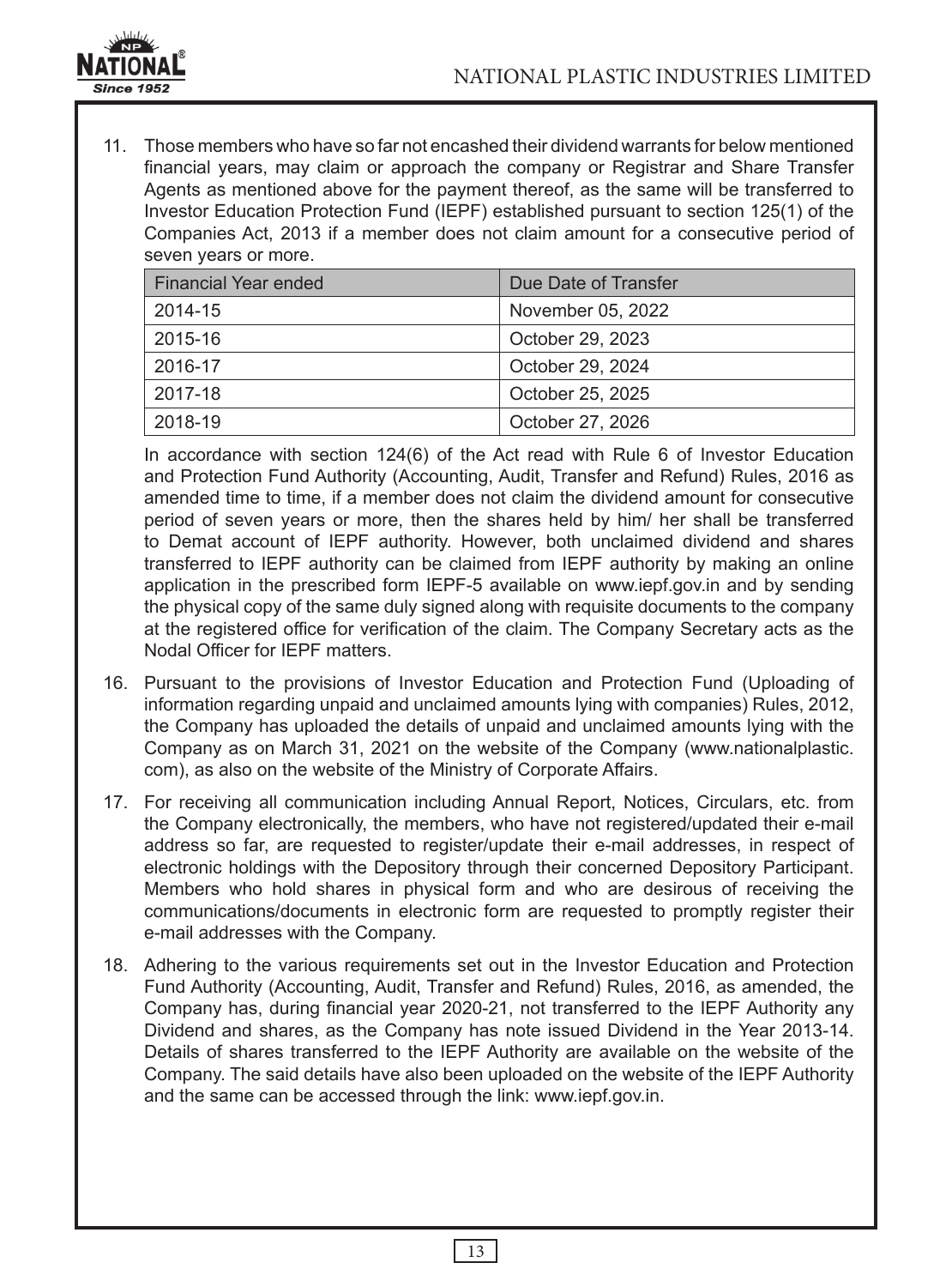

Further, Members may note that shares as well as unclaimed dividends transferred to IEPF Authority can be claimed back from them. Concerned members/investors are advised to visit the weblink: http://iepf.gov.in/IEPFA/refund.html or contact RTA for lodging claim for refund of shares and / or dividend from the IEPF Authority

**Please note that as a valued shareholder of the Company, you are always entitled to receive, on request, a printed copy of the Annual Report and all other documents as stated above, free of cost.**

> **By the order of Board of Directors For National Plastic Industries Limited PARESH VINOD PAREKH CHAIRMAN (DIN: 00432673)**

**Date: 10th June, 2021 Place: Mumbai Registered Office:** Office No. 213,214 & 215, 2<sup>nd</sup> Floor, Hubtown Solaris, N. S. Phadke Marg, Andheri (East), Mumbai – 400069. Tel: +91 22 67669999. fax: +91 22 67669998 Email: investor@nationalplastic.com Website: www.nationalplastic.com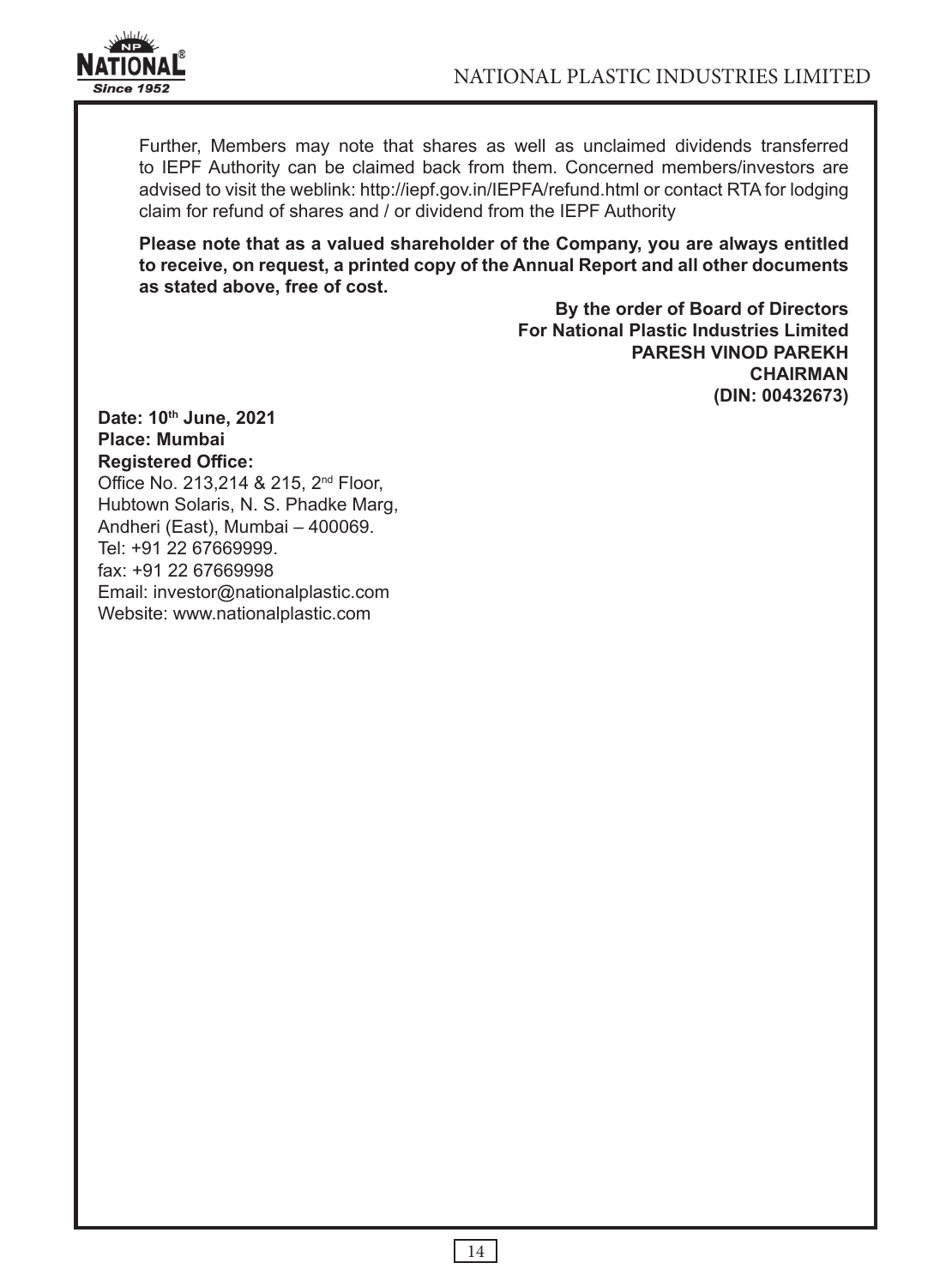

### **EXPLANATORY STATEMENT PURSUANT TO SECTION 102(1) OF THE COMPANIES ACT, 2013.**

The following statement sets out all material facts relating to special business mentioned in the Notice.

## **Item No. 3:**

Pursuant to the provisions of Section 161(1) of the Companies Act, 2013 (the Act) and the Articles of Association of the Company, the Board of Directors (the Board) has appointed, Mr. Vipul Desai as an Additional Non Executive Independent Director of the Company with effect from 12th February, 2021 who would hold office up to the date of the ensuing Annual General Meeting. Further he was also appointed as Independent Director for a period of five years subject to approval of Members of the Company.

Mr. Desai is a Fellow Member of Institute of Company Secretaries of India. He has 40 years of rich experience from Finance Manager & Company Secretary to President – Corporate Affairs & Biz Development in Corporate like, NECO, Mittals, TATA-AIG Insurance, Deutsche Bank, Mafatlals, and many more in India.

Brief profile of Mr. Vipul Desai as stipulated under Regulation 36(3) of the SEBI Listing Regulations is given as an annexure to this Notice.

Mr. Vipul Desai is not disqualified from being appointed as a Director in terms of Section 164 of the Act and has given his consent to act as a Director of the Company. The Company has also received a declaration from Mr. Desai stating that he meets with the criteria of independence as prescribed under sub-section (6) of Section 149 of the Act and SEBI Listing Regulations and he is not debarred from holding the office of director by virtue of any SEBI order or any other such authority.

In the opinion of the Board, Mr. Vipul Desai fulfils the conditions for his appointment as an Independent Director as specified in the Act. Keeping in view his expertise and vast knowledge, it will be in the interest of the Company to appoint Mr. Vipul Desai as an Independent Director, not liable to retire by rotation. He shall be paid remuneration by way of fee for attending meetings of the Board or Committees thereof or for any other purpose whatsoever as may be decided by the Board, reimbursement of expenses for participating in the Board and other meetings.

Copy of the letter of appointment of Mr. Vipul Desai as an Independent Director setting out the terms and conditions is available for inspection by members at the Registered Office of the Company on all working days (Monday to Friday) during business hours, up to the date of the Annual General Meeting.

Except Mr. Vipul Desai, none of the other Directors, Key Managerial Personnel of the Company and their relatives are concerned or interested (financially or otherwise), in this resolution.

The Board recommends the Resolution at Item No. 3 of the accompanying Notice for approval by the Members

### **Item No. 4:**

The Board of Directors of the Company, on the recommendation of the Audit Committee, had approved the appointment and remuneration of M/s N. Ritesh & Associates, Cost Accountants (Firms Registration No R100675) to conduct the audit of the Cost Records of the Company for the financial year 2021-2022. In terms of provisions of Section 148(3) of the Companies Act, 2013 read with Rule 14(a)(ii) of the Companies (Audit and Auditors) Rules, 2014, the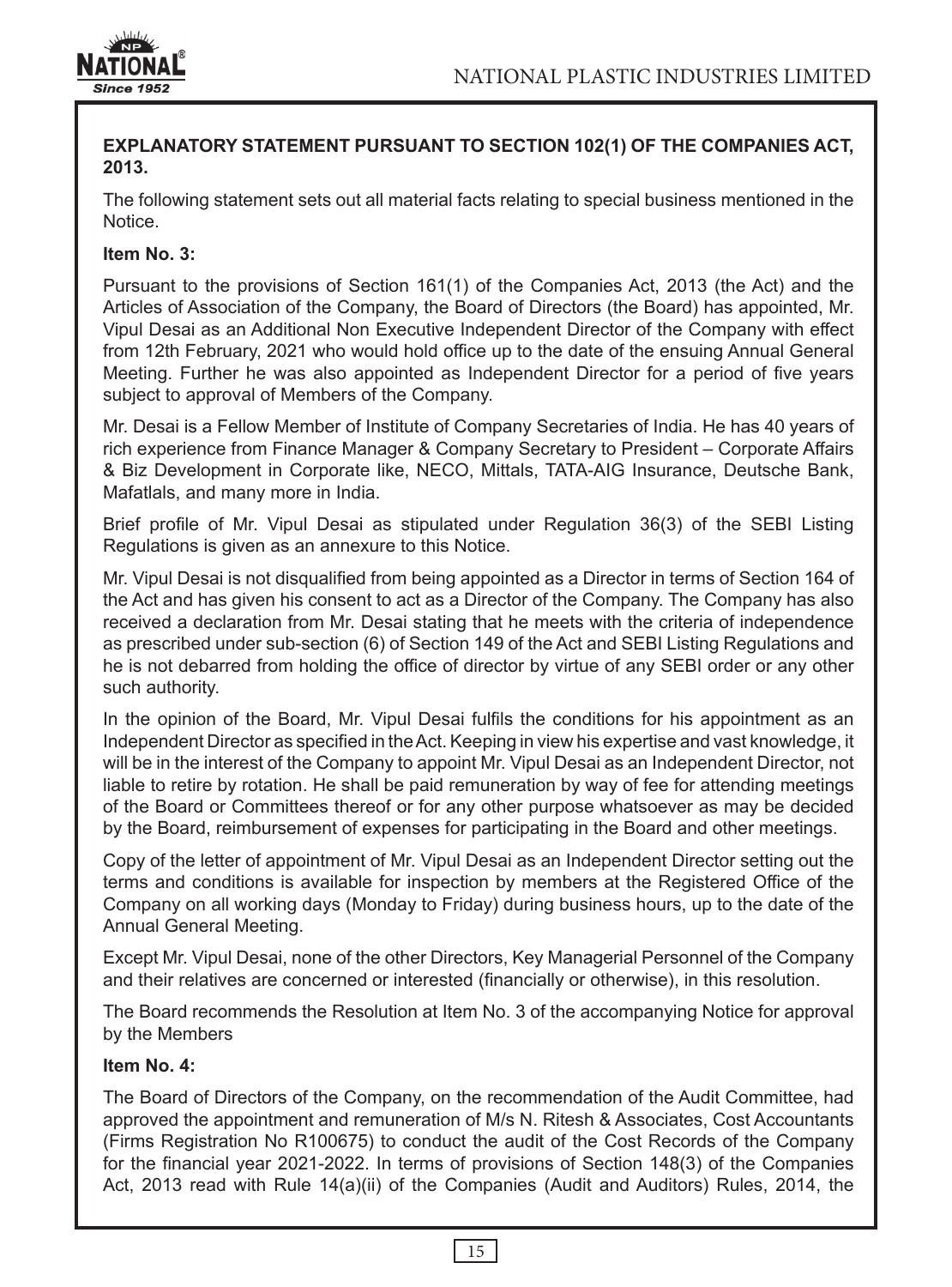

remuneration payable to the Cost Auditor along with the reimbursement of expenses incurred towards the audit is required to be approve by the Members of the Company. Accordingly, consent of the Members is sought to approve the remuneration payable to the Cost Auditors.

No Director, Key Managerial Personnel or their relatives, are interested or concerned in the resolution.

The Board recommends the Resolution at Item No. 4 of the accompanying Notice for approval by the Members.

> **By the order of Board of Directors For National Plastic Industries Limited PARESH VINOD PAREKH CHAIRMAN (DIN: 00432673)**

**Date: 10th June, 2021 Place: Mumbai Registered Office:** Office No. 213,214 & 215, 2<sup>nd</sup> Floor, Hubtown Solaris, N. S. Phadke Marg, Andheri (East), Mumbai – 400069. Tel: +91 22 67669999. fax: +91 22 67669998 Email: investor@nationalplastic.com Website: www.nationalplastic.com